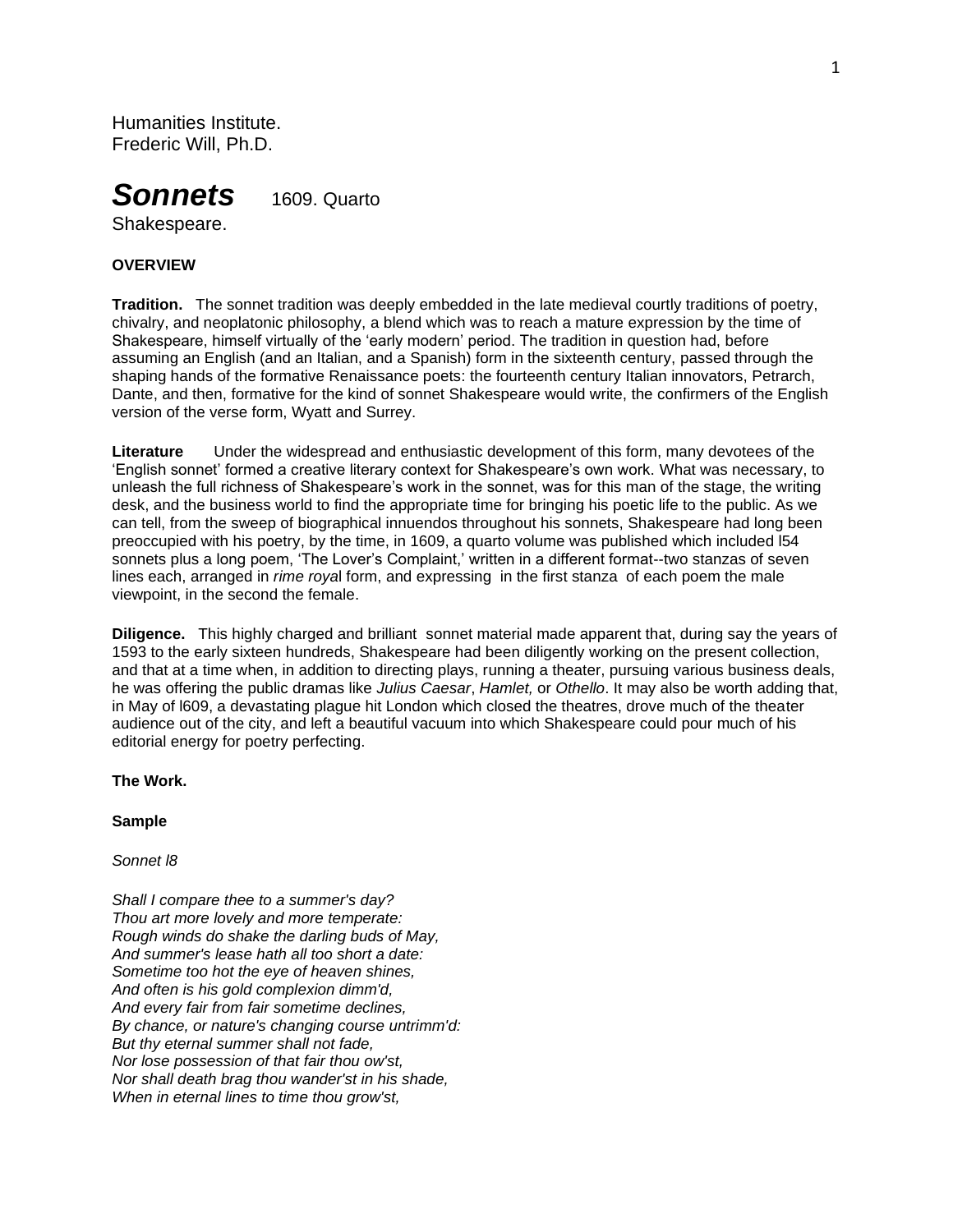*So long as man can breathe, or eyes can see, So long lives this, and this gives life to thee.*

**Form.** The Shakespearian version of the English version of the sonnet is clear above, in sonnet #18. The details of form are simple, and repeat themselves consistently throughout Shakespeare's work as a sonnet writer. There are fourteen lines of iambic pentameter—what we used to call short/long, short/long, five times—divided into three quatrains, four line stanzas, with a couplet (called a *volta*, or turn) to wrap up the poem. In the telling, perhaps, this sounds like a methodical and perhaps even mechanical event in words, and yet, as one pages along, through the whole body of these sonnets, there is (I speak for my betters) no trace of the mechanical or routine, although there is unmistakable fidelity to pattern.

**Organic.** Below, we need to discuss those themes which give their lasting power to this extensive quarto. First, though, we need to look at a more difficult and intangible element of the life process of our sample sonnet. I mean the organic thrust and energy inside which the formal structure of the whole carries the distinctive cachets of Shakespeare's language. 'Shall I compare thee to a summer's day?' The pentameter line is clockwork right on. The tonic beat—stresses on syllables two, four, six, eight, ten—is evenly distributed—except to the extent, and this is the point—that the 'length' of the stressed syllables varies throughout the line, from the relatively protracted 'pare' of syllable four or the 'summ' of syllable eight to the pinpoint 'I' of syllable two. It is the variation in the 'length'—that is, the breath expenditure—of the components of this first line of the sonnet, that guarantees to the line an organic pulse. The same point, writ larger, can be applied to the way the Shakespearean organic of the line characteristically works.

**Question.** The body of the Shakespearean sonnet reinvents itself in its varieties of self-distribution. On the macro level such organic energy is provided by the overarching strategy of the question, to which the answer is durably resisted, if ultimately given in the *volta*. The appropriate reply, to the question of the first line, is 'sure go ahead, compare me to a summer's day' but then the appropriate response, to that provocation, is to put off the eventual reply—the reply that, unlike a summer's day, 'you' last forever, once transformed into art by my poetry. Before reaching the *volta,* and this is where the organic thrust of the poem persists, we must work through multiple instances of the way –wind, sun, death—nature abrades life, leaving nothing superior to itself but art and love, the latter frozen into the former.

**Point.** The foregoing are efforts to give meaning to the strategy of this sonnet, to maintain the values of system and rigor—formal structure—while fulfilling a larger, maybe we would say pre thematic, drive of the present sonnet. The pre-thematic, the energy leading up toward the 'theme' of the poem, the idea that overarches, is wrapped up in the *volta,* which universalizes the working through argument of the sonnet.

*So long as man can breathe, or eyes can see, So long lives this, and this gives life to thee.*

The 'this' is the conceptual immunity zone, where the poem, and the art it embodies, acquires immunity from that abrading time which we have been testing out, in our effort to answer the question of the first line. The birth of the full fledged theme, the idea of the eternity of art, and its identity with the beloved, is at this point almost before our eyes.

**Philosophy**. We have tried to show the emergence of a point, organically, through a few illustrative stages in the build up of a Shakespearean sonnet. Does anything like an organized system of thought—a philosophy—emerge from the interaction of over a hundred of these sonnet creations? What emerges, one might say, is stances in thought, proposals of attitudes to being in the life situation, with its mortality, its amours, its dreads, its longings for stability. In a sense these sonnets are Shakespeare's philosophy more directly expressed than in his plays, which deploy their investigations so widely—in comedy, tragedy, problem play—over a wide range of personal types and life-reactions.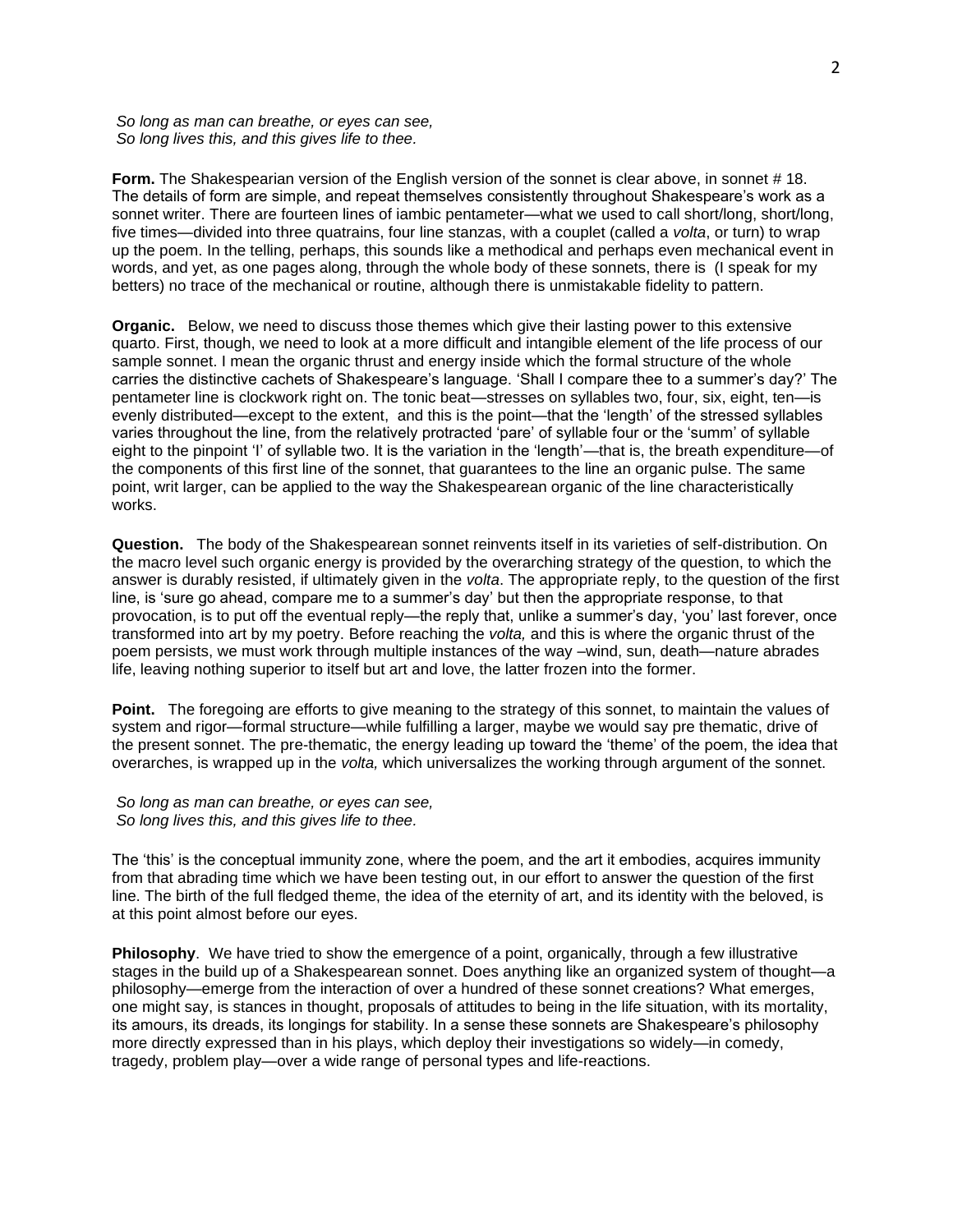#### **THEMES**

**Homoeroticism.** The first l26 of Shakespeare's sonnets are love poems written to a young man. For the reader of Shakespeare's plays—*The Two Gentlemen of Verona*; *Troilus and Cressida*; even *Hamlet* (Hamlet and Horatio)—the notion of homoerotics is hardly surprising; nor is it in the European Renaissance more broadly. Shakespeare's concentration on this expression of love fits in well with the kinds of ideal he pays tribute to, the pure immaterialities of a neo Platonic tradition, which permeated Renaissance philosophy as deeply as the sonnet tradition did Renaissance art and literature. In homoeroticism the dross of procreation was drained away, and the body made susceptible to pure idealization. Sexuality vanishes in adoration. For such reasons the elaborate quest, among scholars of Shakespeare, to determine the identity of his handsome young man lover, and to pin it on, say, Sir Philip Sidney's nephew, misses the point, that the homoerotic in Shakespeare's sonnets by definition transcends the individual case.

**Sexuality.** Sonnets 127-52 highlight the Dark Lady, who is a counterpoint opposite to the Young Man Lover with which the whole sequence opens. To this highly sexual 'black' force, an evil and an irresistible draw, Shakespeare is so attracted that he allows her to interrupt his young man love.

*In the old age black was not counted fair, Or if it were, it bore not beauty's name; But now is black beauty's successive heir, And beauty slander'd with a bastard shame..*

The new era, of coarse and carnal love, is upon us, and Shakespeare himself stands in the eye of the storm. All that power of blackness, that makes Othello such a figure of power and danger, accumulates around the Dark Lady, who in 127 crashes against the pale youthful beauty of the poet's young male lover (in 126):

*O thou, my lovely boy, who in thy power Dost hold Time's fickle glass, his fickle hour*

The interplay of these two kinds of sexuality makes up a large part of the psychodrama of the sonnets.

**Eternity** The sonnets are pervaded with the passage of time, the certainty of death played off against the greater certainty of the immortality conferred by art, and the quasi immortality implicit in the beauty of the body at its most radiant. These subtle philosophical themes are heated in the never cooling cauldron of Shakespeare's own private life. The philosophical framework, for this broad view of time, mortality, and beauty is the diffuse Neoplatonism in the air and in the schools of Shakespeare's London milieu.

#### **Jealousy**

*When in disgrace with fortune and men's eyes I all alone beweep my outcast state, And trouble deaf heaven with my bootless cries, And look upon myself, and curse my fate, Wishing me like to one more rich in hope, Featur'd like him, like him with friends possess'd, Desiring this man's art, and that man's scope…(29)*

This sense, that Shakespeare himself is forever being outshone by another more beautiful, rich, or talented is a frequent motif in the sonnets. (How better to gauge his extremely competitive nature, the driving machine that led him to prolific creation, and an active business life, which included financial interests in the theatres for which he created?)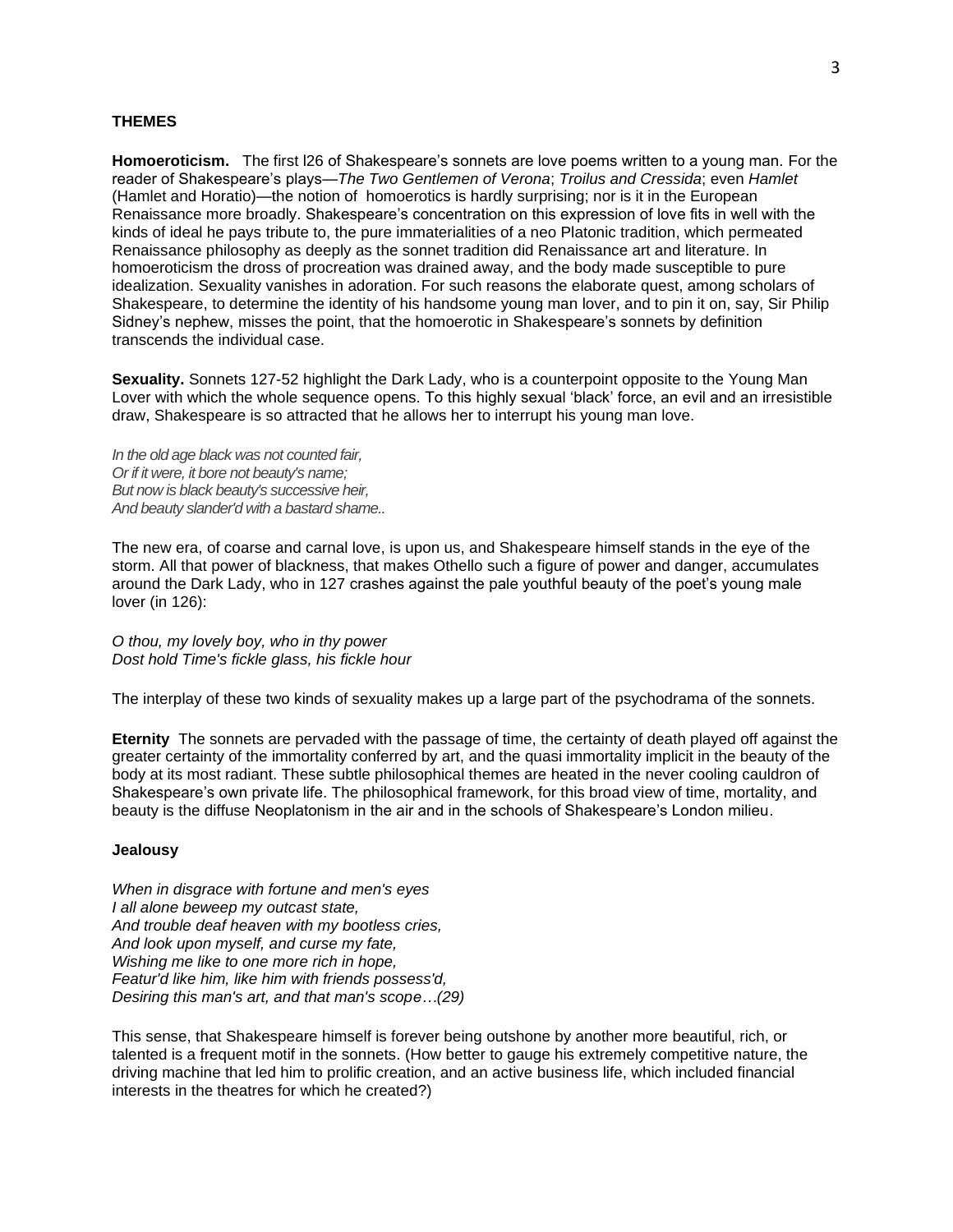**Writing.** Shakespeare is very conscious of being a pen and ink person, and of treasuring the precious intersection of those two vehicles. It is of recurrent interest, to him, that what it is written is temporary, like the sand awaiting the tide which will remove it, but that the written, if equal in quality to the beauty of the beloved, exists also in an unassailable place where it will preserve the beloved's beauty, more splendid and durable than marble.

**Parallels in World Literature** Dante, in the *Divine Comedy*, depends on the guidance of Virgil, until he reaches the region of the underworld which then turns upward toward the sun, which will ultimately be found radiant on the far side of the globe, in all the beauty of God. Beatrice, the poet's lover through the epic, will be the guide of Dante into the regions of ultimate beauty, as he approaches God. Petrarch, in his *Sonnets to Laura,* plays across the same neo Platonic themes—of love, beauty, immortality, and death—which haunt his fellow Renaissance man, Shakespeare. The modern American poet, John Berryman, creates his *Dream Songs* with the same rangy fascination as Shakespeare's, in the restorative but frustrating power of love, to deal with the entropy that seems to lie at the center of human existence.

#### **Illustrative moments**

*For thy sweet love remember'd such wealth brings That then I scorn to change my state with kings.* (29)

Shakespeare tirelessly discovers new pathways to celebrating the refreshing beauty of love

*When to the sessions of sweet silent thought I summon up remembrance of things past (*30)

Shakespeare excels in portraying the staying power of past events, which can lend a perfection to the present.

*Not marble, nor the gilded monuments Of princes, shall outlive this powerful rhyme; But you shall shine more bright in these contents Than unswept stone, besmear'd with sluttish time.* (55)

The most durable monuments of the past will crumble before you can fade, having been rendered immortal, in your way, by my language.

*That time of year thou mayst in me behold When yellow leaves, or none, or few, do hang Upon those boughs which shake against the cold, Bare ruin'd choirs, where late the sweet birds sang*.(73)

Shakespeare is constantly concerned with his own impending mortality. And by the memory of the spring or summer which preceded, leaving its traces.

*O! never say that I was false of heart, Though absence seem'd my flame to qualify, As easy might I from my self depart As from my soul which in thy breast doth lie* (109)

It would almost seem, at times, as though Shakespeare's lover is in fact himself, so twinned are the two of them.